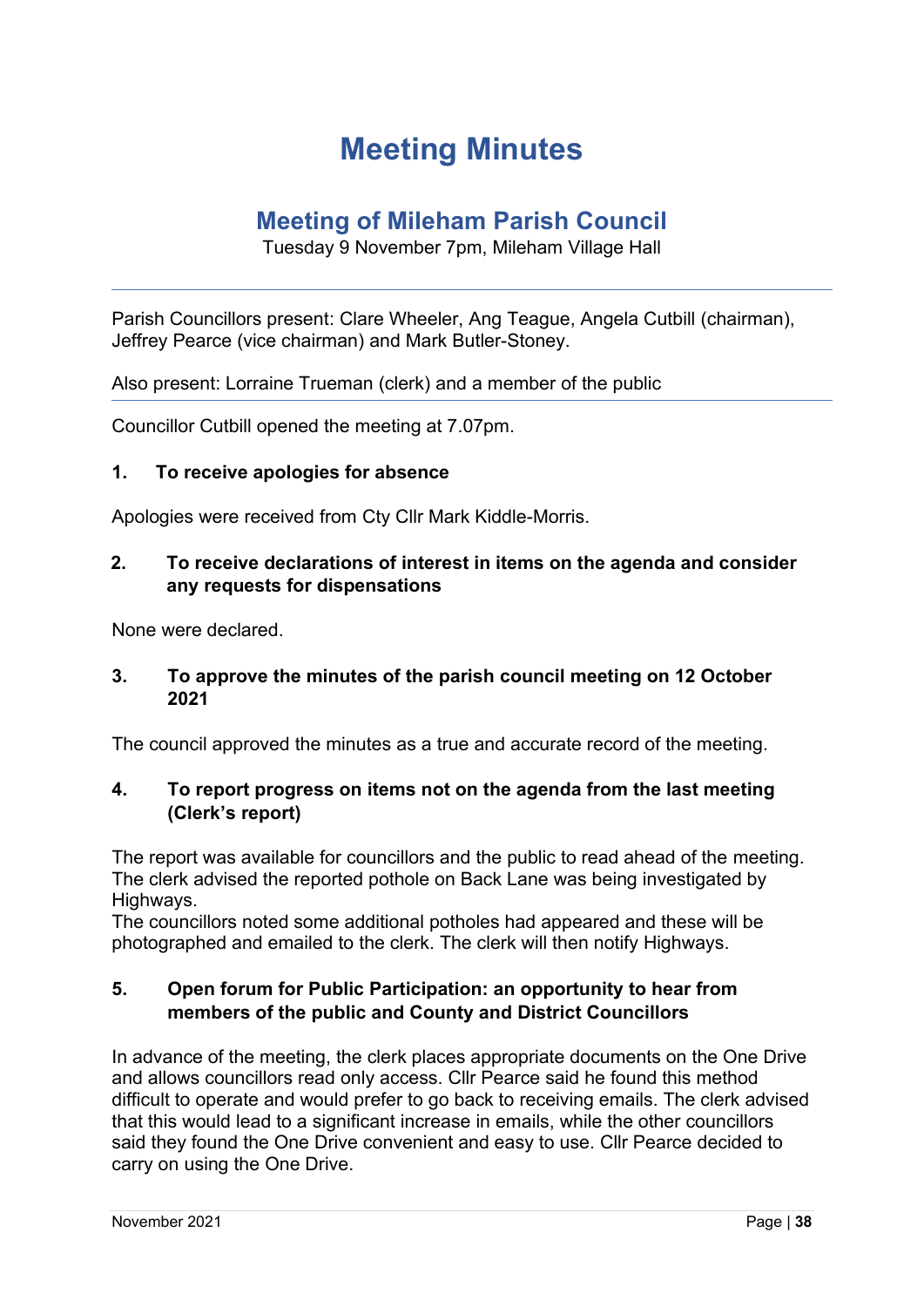Cty Cllr Kiddle-Morris provided a report which was shared with the councillors ahead of the meeting.

He also advised that

- the reported overgrown trod from last month should be reported to Norfolk County Council, should it still be an outstanding issue.
- neither Breckland District nor Norfolk County Councils offered support for emergency planning but Tittleshall do have an emergency plan.
- he has no further news on the sale of the old school site but would let the council know as soon as he received an update
- he is looking into the permissions required for the disposal of the silt from Beeston Road Pond

#### **6. To discuss broken glass, opposite the Post Office, along Litcham Road**

The councillors advised that the broken glass is outside 8 Litcham Road and thought there could be a dog fouling issue. They discussed the potential hazard to both animals and children and **AGREED** that the clerk should contact the resident to inquiry about removing the broken glass.

The clerk advised that she had a number of signs to discourage dog fouling that could be used if required.

#### **7. Village survey**

The council discussed the purpose of the survey and agreed that this had first started as a neighbourhood plan survey. Councillors discussed the purpose of the village survey and suggested they would like to understand the requirements of parishioners to help them make decisions in the future.

The clerk advised that the council needed to be clear on the purpose of the survey and any questions asked needed to relate to the purpose to ensure data protection regulations are met.

A member of the public spoke to advise of his experience of carrying out surveys saying that the questions needed to be appropriate and that only a small percentage of surveys are usually completed. The council discussed the possibility of having only a few responses and discussed if this was good use of taxpayers' money. The council **AGREED** to canvas residents' opinions before proceeding any further with the village survey.

#### **8. To agree an Internal Controls Officer as set out in the Internal control policy**

The council **AGREED** Cllr Pearce would take on this role.

#### **9. To review and agree the financial regulations policy**

The council **AGREED** the policy.

#### **10. To agree the requirements of the grass contractor for 2022/23**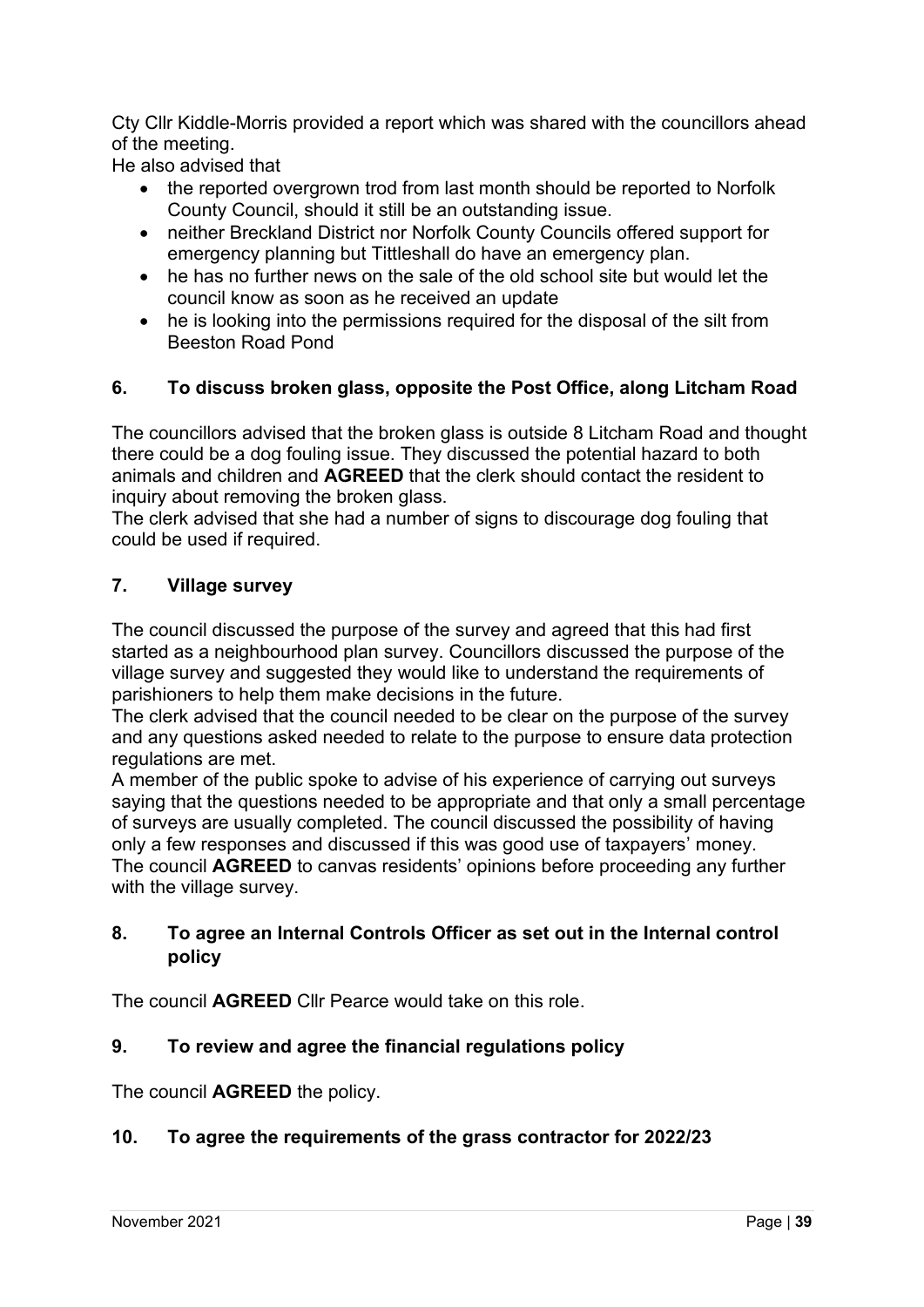The clerk explained that the council needs to collect a minimum of 3 quotes as per the financial regulations.

The council **AGREED** they would like 9 cuts from April to November 2022 at The Pitt and the playing field, both back and front. **Action:** the clerk to meet with contractors and obtain quotes.

#### **11. To receive an update and agree next steps on Beeston Road Pond**

#### **11.1 To receive an update and agree next steps**

The clerk advised that she had met the contractor, along with Cllrs Butler-Stoney and Pearce and a summary of the meeting was made available to the councillors ahead of the meeting.

The clerk went on to advise the council she had spoken further to the contactor who had confirmed that he required the road to be closed while he carried out the works and that the council would need permission to dispose of the silt. He went on to recommend that the works be delayed until after harvest 2022 to allow the council time to adhere to the requirements.

The council **AGREED** to delay the renovation until after harvest 2022. **Action:** the clerk to inquire about storage of the bench.

#### **11.2 To agree terms of the grant**

The clerk advised that the council had been offered a grant of £500 from Breckland's Green Community Award. The conditions of the grant had been shared with the councillors ahead of the meeting and the clerk highlighted that the grant must be used by 31 October 2022. The council **AGREED** the terms of the grant.

#### **12. To receive an update and agree next steps on the trod at Stanfield Road**

The clerk informed the council that Highways had revisited the site and were now able to advise that there was no other suitable location for the village gateway sign. The options for the council to decide on were;

- a) Remove the village gateway sign and replace with a post and roundel at an additional cost of £200 to the parish council (if this option is taken the council will need to confirm in writing that they will take on the management of the hedge should the landowner neglect it in the future)
- b) Leave the gateway in place and not install the trod at this location

The council **AGREED** they wanted to keep the gateway sign. **Action:** Cllr Butler Stoney to contact the landowner to see if some of the land could be used for the trod.

#### **13. Flooding**

#### **13.1 To receive a report on the meeting with Breckland Bridge**

Cllr Butler Stoney provided a report for councillors to read ahead of the meeting.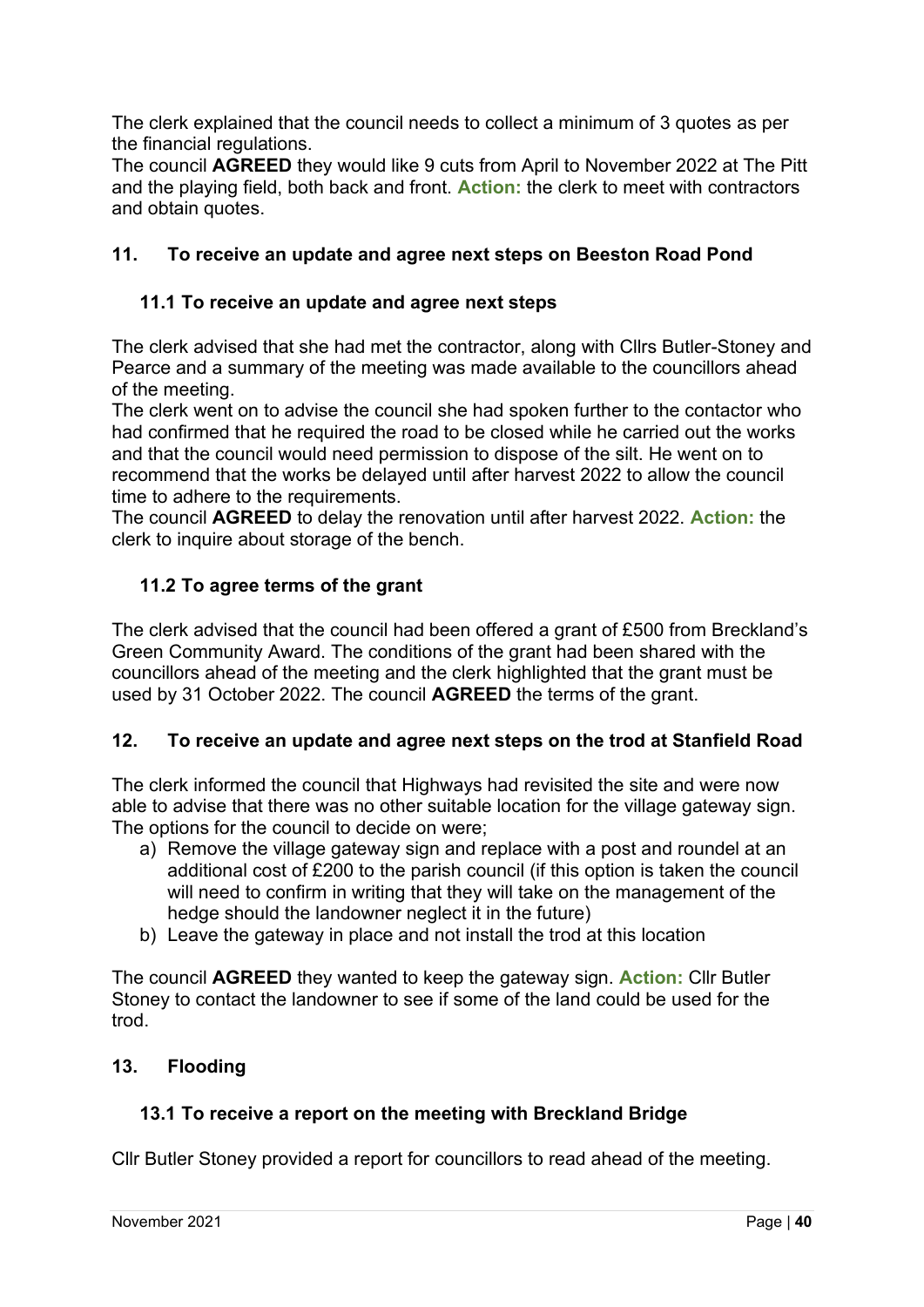#### **13.2 To receive the response from Anglian Water and agree who will be attending the meeting**

The clerk advised that in response to the council's request for some dye tests to be carried out at Burghwood Drive, Anglian Water had made contact and suggested running cameras along the pipework. They had also agreed to meet council representatives to discuss the matter further.

#### **14. Platinum Jubilee**

The clerk advised the committee had not yet been formed but it was hoped that this would be done by February 2022.

#### **14.1 To agree council representative**

The council **AGREED** Cllr Teague would be the council's representative.

#### **14.2 To agree funding**

The clerk advised the VE Day grant of £300 from Breckland Inspiring Communities could be used to fund the platinum jubilee celebrations and the council **AGREED** to donate a further £300. The clerk confirmed the £300 grant had already been received.

#### **15. To receive an update on the mailing list**

Cllr Teague advised she had posted on Facebook asking people to make contact if they wanted to be added onto the mailing list.

#### **16. Finance**

#### **16.1 To approve the payment list**

The council **APPROVED** the payment list as detailed below.

#### **16.2 To receive an update on the bank account switch**

Cllrs Cutbill and Teague had written to Barclays advising them of the change in correspondence address but October's statements went to the previous address. The clerk advised that after the latest payment list there would be approx. £1k left in Barclays current account.

Cllrs Cutbill and Teague **AGREED** to look move monies from the deposit account to current account with Barclays.

#### **16.3 To agree the cost of the chosen internal auditor**

The council **AGREED** to the cost of £15 for the internal auditor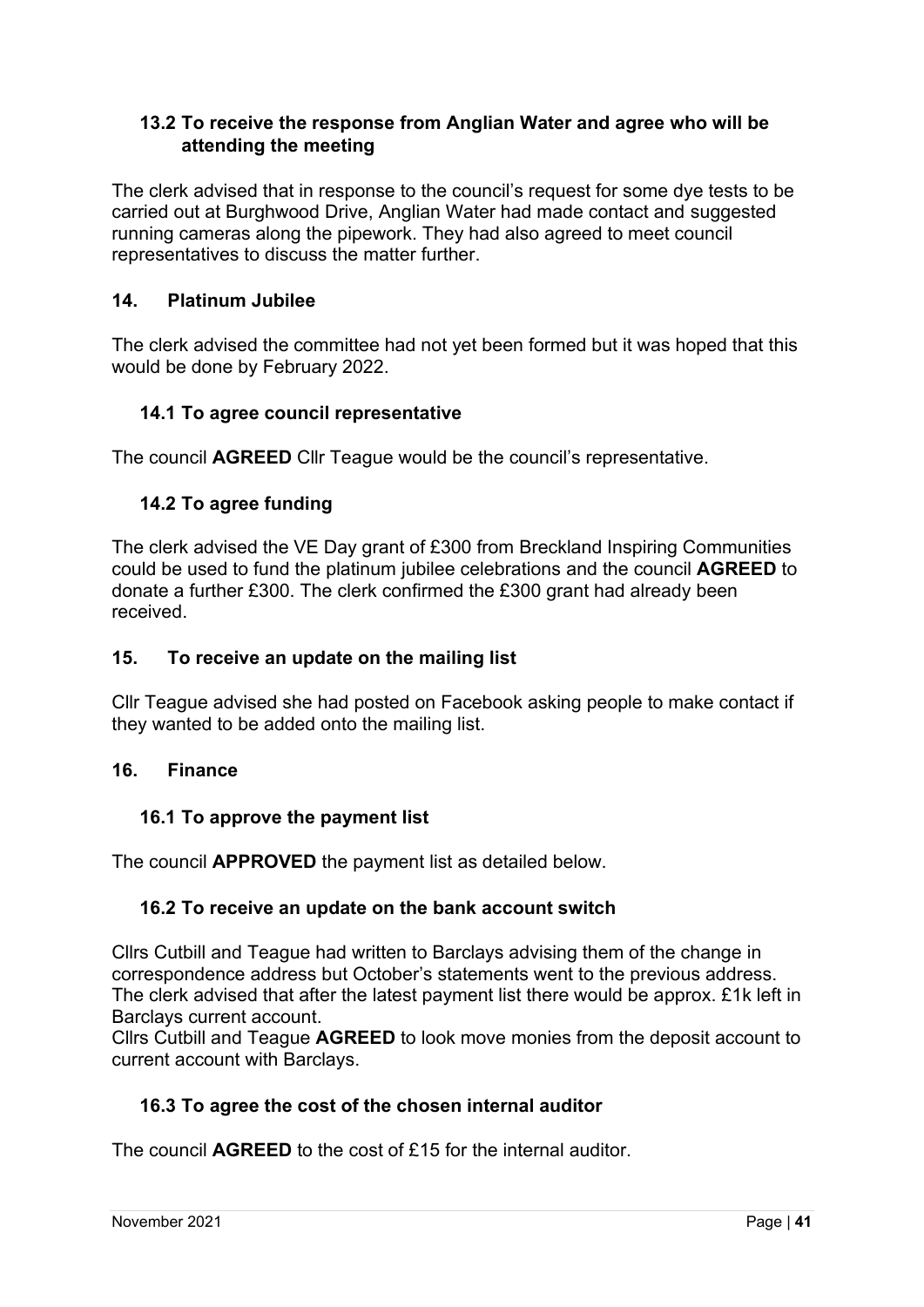#### **16.4 To review 2022-23 draft budget**

The clerk shared a draft budget ahead of the meeting and explained that this had been built on the objectives agreed at the October meeting.

The council thought it would not be possible for them to purchase their own SAM2 sign due to the costs involved.

The purchase of the old school playing field was discussed and how this could be funded but no decision was reached.

The council **AGREED** to increase the precept by 15%, being an annual increase of £5 on band D. **Action:** the clerk to build a budget based on the agreed precept increase. This budget to be circulated ahead of the next meeting in January when the budget must be agreed.

#### **16.5 To finalise the 2022-23 Parish Partnership Scheme project**

The council **AGREED** not to go ahead with this scheme for 2022-23

#### **17. Planning**

#### **17.1 New applications**

There were no new planning applications.

#### **17.2 Decisions**

TRE/2021/0279/TCA, MILEHAM Partridge Barn, The Street, Mileham Kings Lynn, Norfolk PE32 2RD No Objection

3PL/2021/1278/LU, Mimosa 62 Litcham Road Mileham, Certificate of proposed lawful use of a caravan/mobile home for ancillary residential use. **APPROVED.**

#### **18. To agree responses to Breckland Landscape and Settlement Character Assessment Survey**

Cllr Pearce has prepared a response that was available to the council ahead of the meeting. The council **AGREED** to these responses.

#### **19. Correspondence**

The correspondence was noted.

#### **20. To receive items for the next meeting agenda 11 January 2022**

Park Farm hedge footpath.

#### 9.27pm Cllr Cutbill closed the meeting.